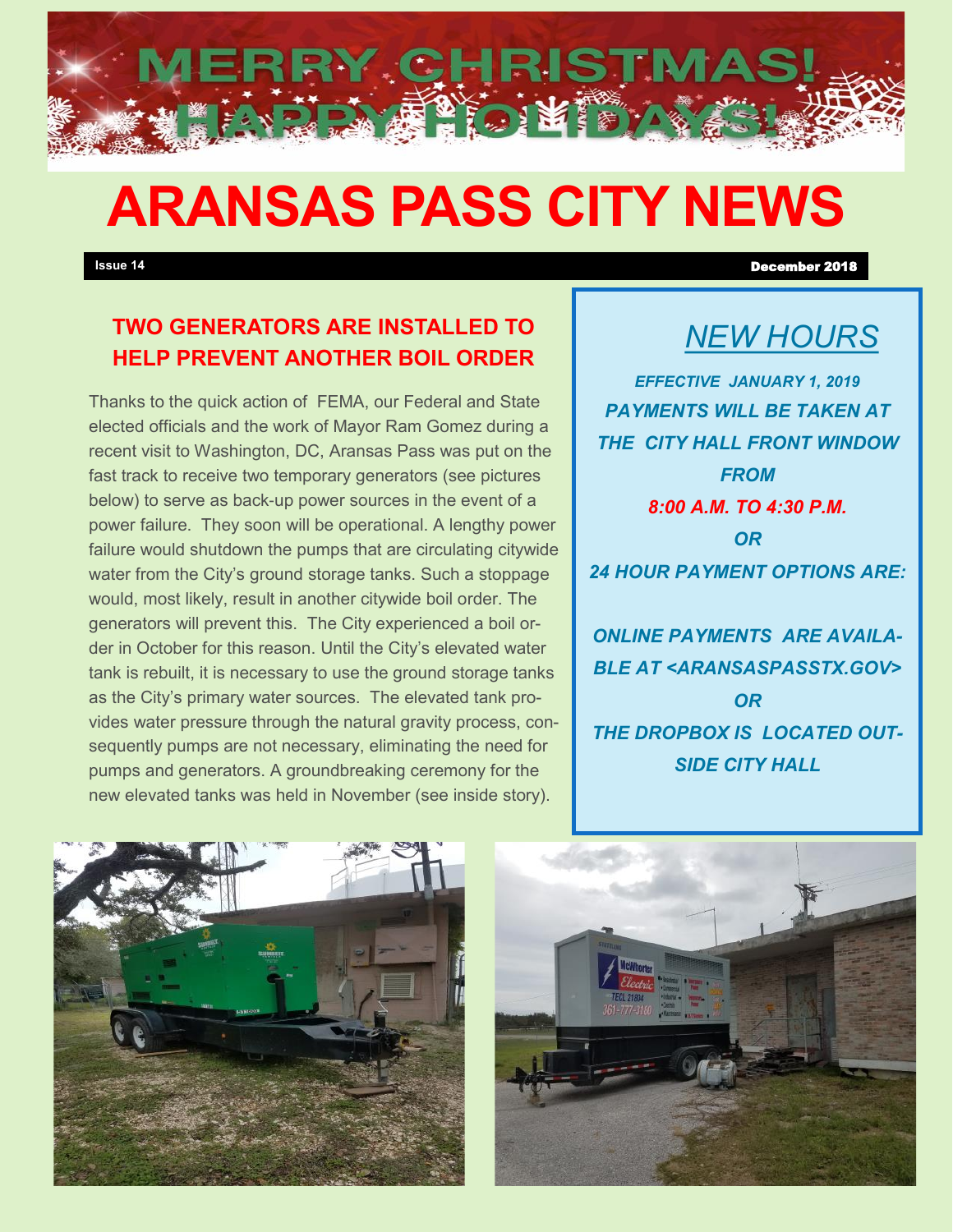

### **ARANSAS PASS STREET SIGNS SOON TO BE REPLACED**

Another example of recovery from Hurricane Harvey, the City has implemented a procedure for installing street signs that were destroyed by the August 2017 massive storm. In many instances, it is difficult for those unfamiliar with the City to locate addresses because of the lack of street signs. Initially, the City was missing nearly 2,000 signs, but that number included traffic controls such as stop signs. Those are now installed, but that leaves about 460 street signs yet to be replaced. Because each location requires two street signs, that means there are about 230 intersections in the City in need of signage.

Higher flood recovery priorities and a lack of personnel have prevented the City from installing the lost signs. However, we now are to a point where a system can be set up allowing the City to complete the street sign replacements. In the past, this responsibility has been handled by the Public Works Department, but that work is now being turned over to the meter reading department. As meter readers are going from house-to-house, they also will have the necessary tools and signage to begin a citywide replacement program.

#### **BACONFEST AGAIN SUCCESS-FUL**

The Spirit of Aransas Pass committee Chairperson, Mike Moore, (center), presented a check for \$6,123.79 to Police Chief Eric Blanchard (L) and Fire Chief Nathan Kelley (R)to purchase necessary items such as uniforms and safety equipment. The funds were raised at the 3rd annual Baconfest held on October 12th and 13th at Red Fish Bay. This year there was a bacon recipe cook off between Chief Blanchard and Chief Kelley. Chief Blanchard took the trophy with his homemade chicken bacon alfredo recipe.



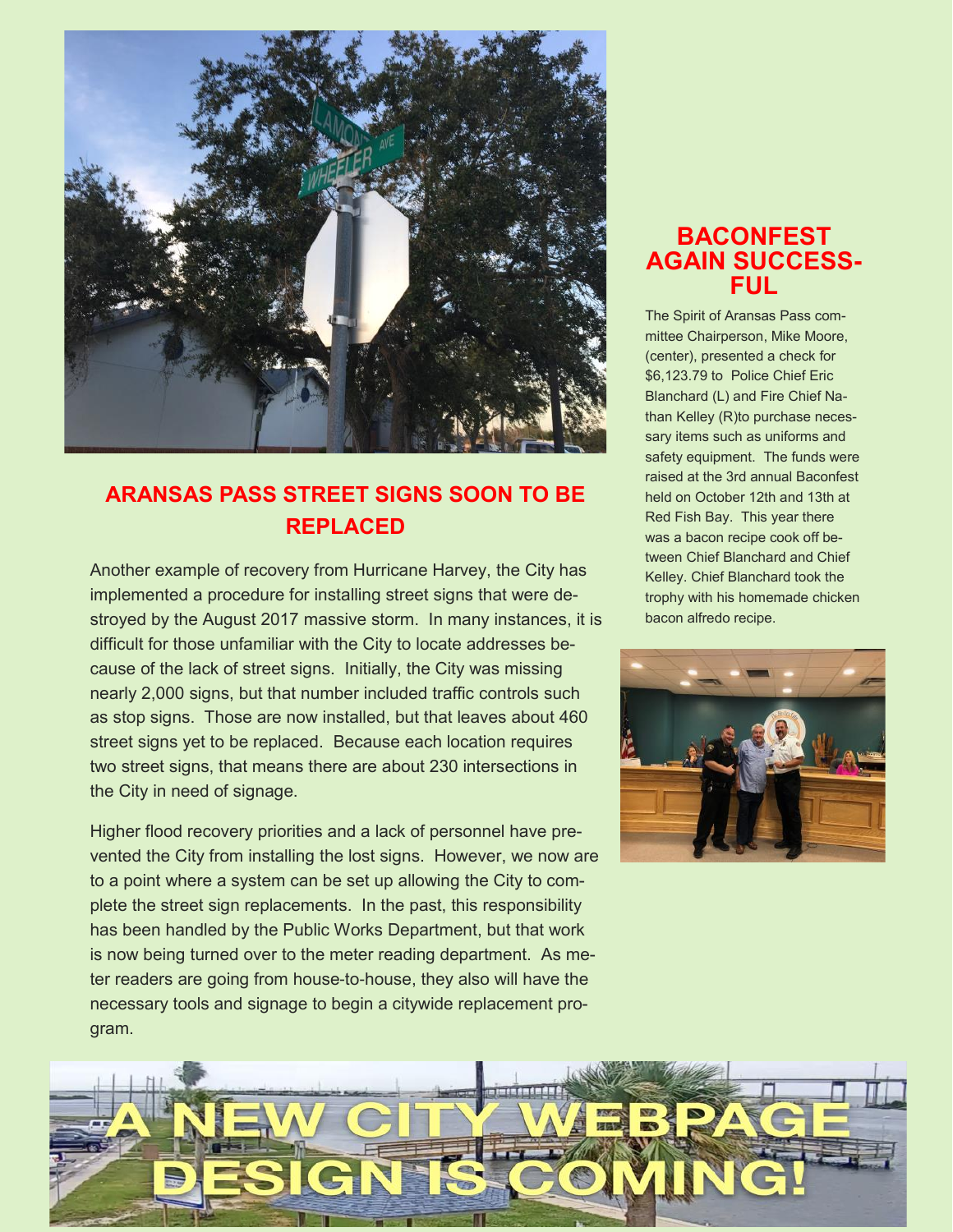

#### **HUNDREDS** SERVED AT THE ANNUAL FALL-FEAST

Again this year, large numbers of local citizens took part in the city's annual free holiday gift to the Community. 625 residents participated in the November 15th turkey dinner. 39 turkeys were roasted for the event. All costs were covered by donations.

#### CONTACT US

Aransas Pass City News is published by the City of Aransas Pass, Tx. If you would like to subscribe or unsubscribe contact:

gedwards@aransaspasstx.gov



## **WATER TOWER GROUNDBREAKING**

Hurricane Harvey hit on Friday, August 25, 2017. During that night, the City's elevated water tower collapsed. It was holding a half million gallons of water. This was the only water tower to be destroyed during Harvey. Elevated water towers are critical to a community. Immediately following Harvey, the City began working on providing water to its citizens with ground storage tanks. We also began to immediately work on replacing the elevated water tank. After a year of work by Federal, State, County and Local officials the City is finally ready to begin construction. During comments by Mayor Ram Gomez at the November 5th groundbreaking ceremony, he thanked Aransas Pass Citizens for putting up for the inconvenience of not having an elevated water tower. About 65 people from Aransas Pass and around the state attended the event (See picture above).

#### **HOURS FOR CITIZEN DROP-OFF SITE**

—————————————————————————————————————-

800 W. Myrtle

**Tuesday & Thursday 8:30 am to 11:30 am and 1 pm to 4 pm Saturday 8:30 am to 4 pm**